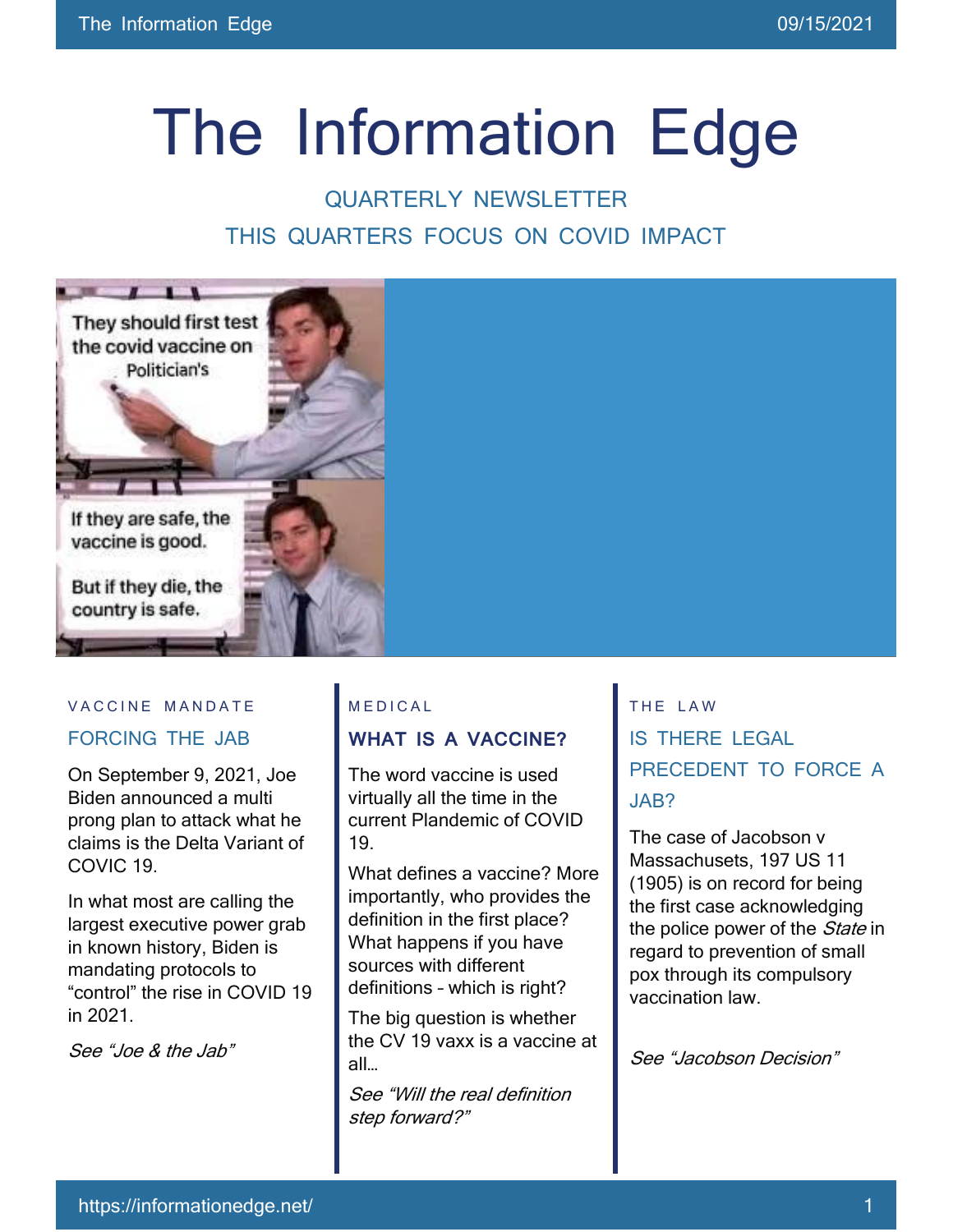Vaccination (pre-2015): Injection of a killed or weakened infectious organism in order to prevent the disease.

Vaccination (2015-2021): The act of introducing a vaccine into the body to produce immunity to a specific disease.

Vaccination (Sept 2021): The act of introducing a vaccine into the body to produce protection from a specific disease.

#### WILL THE REAL DEFINITION STEP FORWARD?

If you are considering whether or not to take the COVID 19 vaccine, it should be a reasonable request to at least understand what the medical definition of a vaccine is and what you could be injecting into your body. After all, with all the blustering and shaming for those without the vaxx, you'll like to know, right?

Well, it turns out this is not so cut and dry. To the left you'll see the CDC has revised their definition 3 times, with the most recent coming this month. Webster's has also revised its definition from "Any preparation of weakened or killed bacteria or viruses introduced into the body to prevent a disease by stimulating antibodies against it" to " A preparation that is administered (as by injection) to stimulate the body's immune response against a specific infectious disease. " Webster's furthers this new definition:

- a. An antigenic preparation of a typically inactivated or attenuated pathogenic agent or one of its components;
- b. A preparation of genetic material that is used by the cells of the body to produce an antigenic substance. NOTE – referring to messenger RNA here in the actual book.

Medicine Net uses the following definition it claims the actual medical profession uses:

Injection of a killed microbe in order to stimulate the immune system against the microbe, thereby preventing disease.

So, as you can see the definitions are changing from prevent and produce immunity to produce protection. The most recent changes are to accommodate the new CV19 vaccines.

Are the new CV19 vaccines truly vaccines and the updates genuinely reflect medical process OR have the goal posts been moved to reflect political positions?

I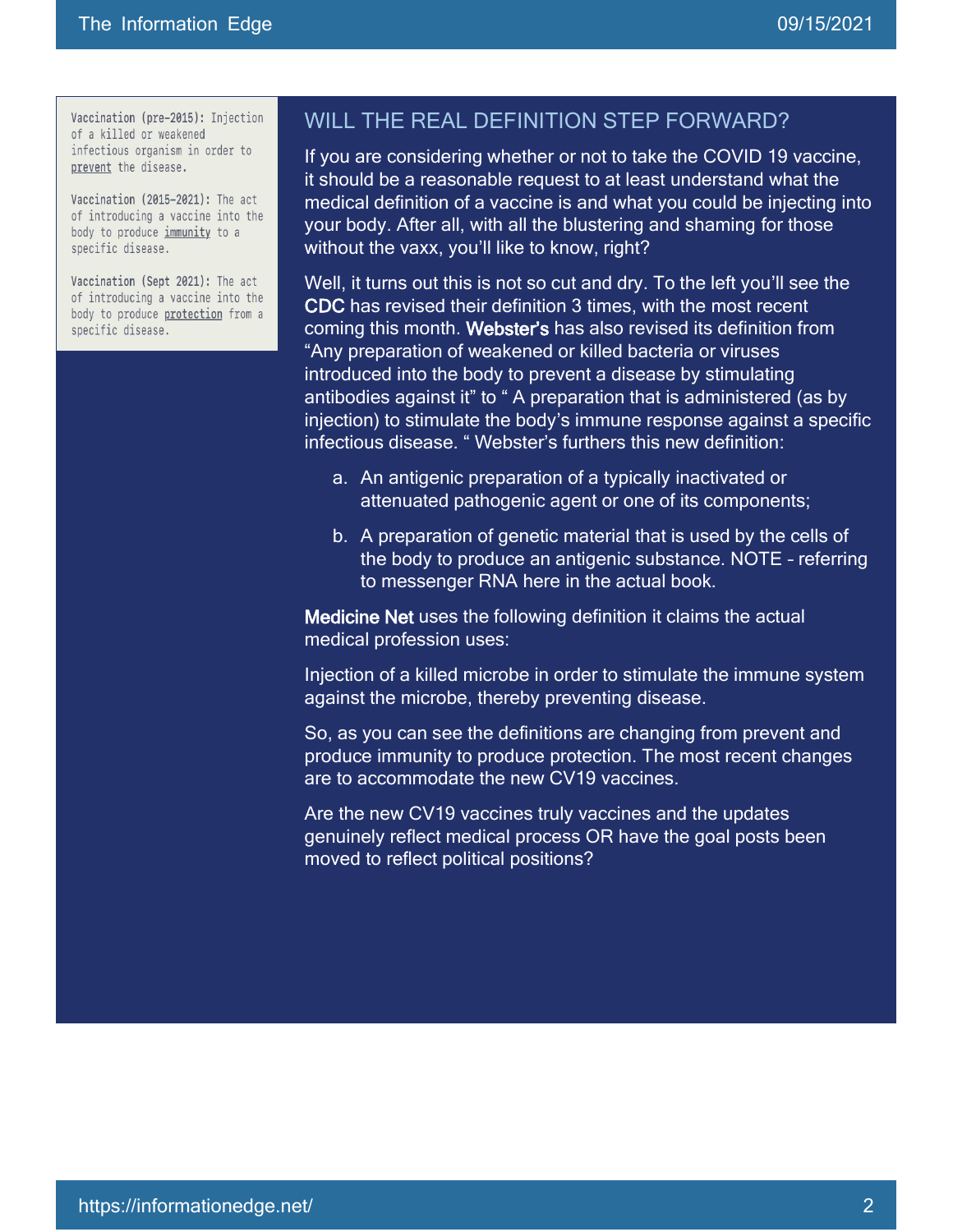## Joe and the Jab!

In rolling out his 6 prong approach to COVID 19 controls, Joe Biden made a historic power grab in his first prong by mandating vaccines for the following:

- Employers with 100 or more Employee or mandate weekly testing
- All Federal workers and Contractors that do business with the Federal Government
- Over 17 million health care workers at Medicare and Medicaid participating hospitals
- Calling on large entertainment venues to require proof of vaccine or testing for entry
- Requiring Employers to provide paid time off to allow employees to get vaccinated

So the real question is whether this President, or any President, can have this form of power via Enumerated Powers for Executive Orders. Executive Orders do carry the full power of the US government until overturned by the Supreme Court or reversed by the next President. However, there are no provisions in the Constitution for these powers in the Executive Branch. Moreover, the 14<sup>th</sup> Amendment protects against this exact form of abuse.

Joe Biden has shown no respect for the courts visa vie the proposed rent moratorium that he attempted to extend knowing full well SCOTUS had already ruled earlier, so he has zero worry of getting this reversed in court. He'll risk temporary results until this process works through the courts. As of this writing, 26 Governors have already instructed their Attorney Generals to file suit against Joe Biden.

Congress has the duty via its power of law and the tools of impeachment to reign in and remove dictator such as Joe Biden. However, the current Congress seems to have lost its spine.

For more on Biden's plan, see <https://www.whitehouse.gov/covidplan/>